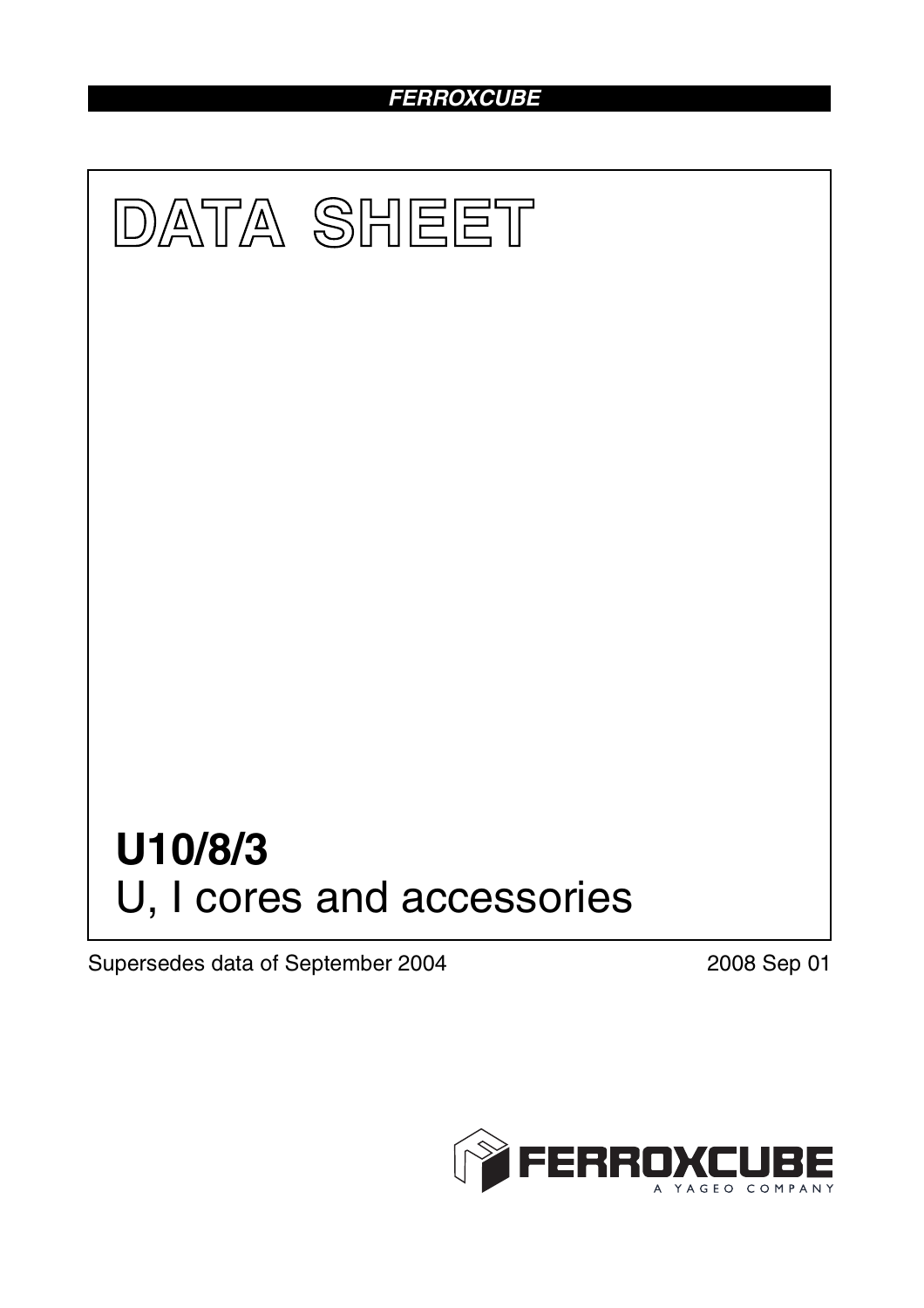# U, I cores and accessories U10/8/3

#### **CORE SETS**

#### **Effective core parameters**

| <b>SYMBOL</b> | <b>PARAMETER</b>  | <b>VALUE</b>  | <b>UNIT</b>     |
|---------------|-------------------|---------------|-----------------|
| $\Sigma(I/A)$ | core factor (C1)  | 4.74          | $mm-1$          |
| $V_{e}$       | effective volume  | 309           | mm <sup>3</sup> |
| $I_e$         | effective length  | 38.3          | mm              |
| $A_{\rm e}$   | effective area    | 8.07          | mm <sup>2</sup> |
| <b>A</b> min  | minimum area      | 7.91          | mm <sup>2</sup> |
| m             | mass of core half | $\approx 0.9$ | g               |



#### **Core halves**

AL measured on a combination of 2 U cores.

| <b>GRADE</b> | $A_L$<br>(nH) | μ <sub>e</sub> | <b>TYPE NUMBER</b> |
|--------------|---------------|----------------|--------------------|
| 3C90         | 420 ± 25%     | $\approx 1590$ | U10/8/3-3C90       |
| 3C94         | 470 ±25%      | $\approx 1770$ | U10/8/3-3C94       |

#### **Properties of core sets under power conditions**

| <b>GRADE</b> | B (mT) at                                     |                                               | CORE LOSS (W) at                                |                                                 |
|--------------|-----------------------------------------------|-----------------------------------------------|-------------------------------------------------|-------------------------------------------------|
|              | $H = 250$ A/m;<br>f = 25 kHz;<br>$T = 100 °C$ | f = 25 kHz:<br>$B = 200 mT$ ;<br>$T = 100 °C$ | $f = 100$ kHz;<br>$B = 100$ mT;<br>$T = 100 °C$ | $f = 100$ kHz;<br>$B = 200$ mT;<br>$T = 100 °C$ |
| 3C90         | $\geq 320$                                    | $\leq 0.04$                                   | $\leq 0.04$                                     |                                                 |
| 3C94         | $\geq 320$                                    |                                               | $\leq 0.03$                                     | $\leq$ 0.18                                     |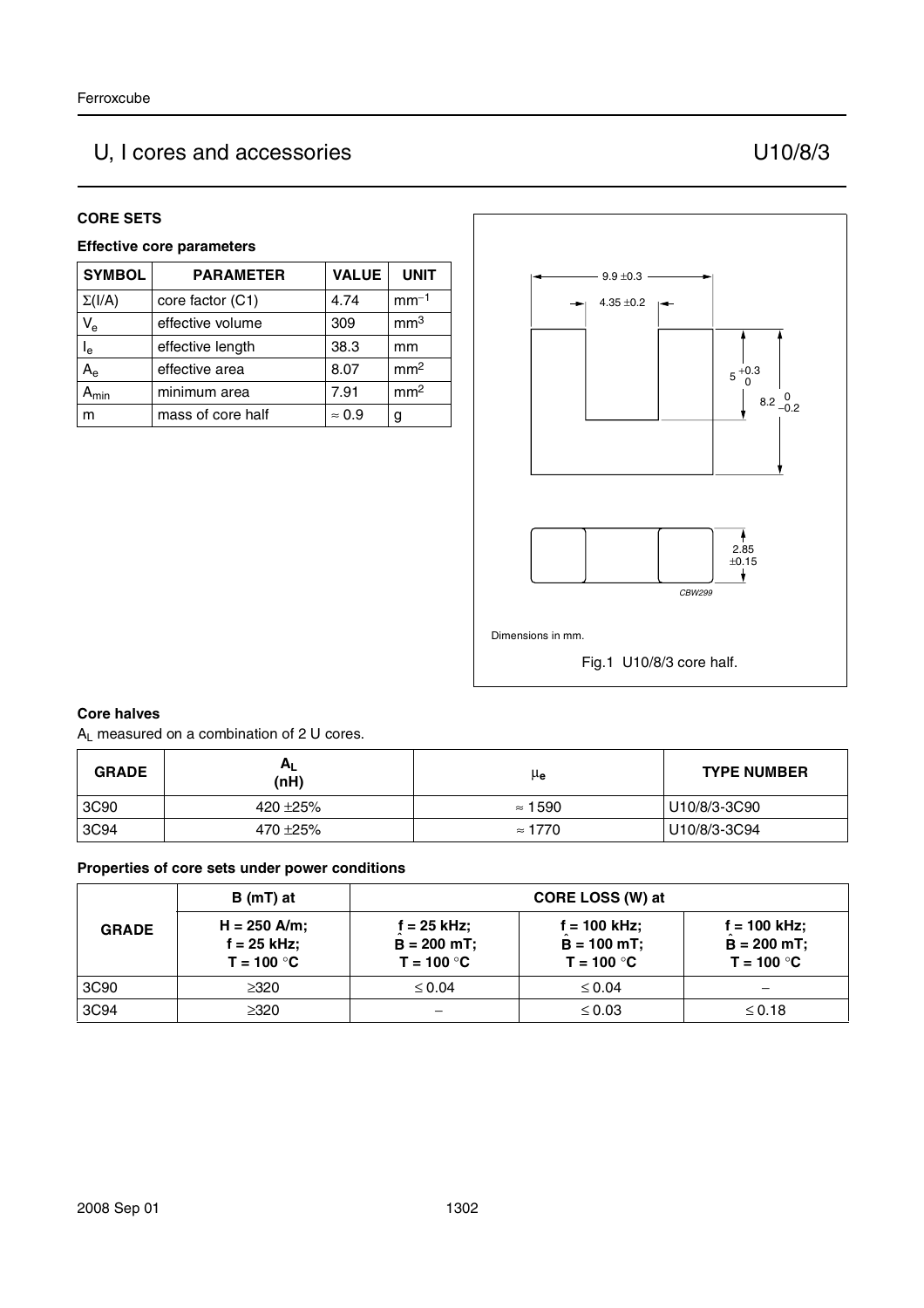# U, I cores and accessories U10/8/3

#### **COIL FORMERS**

#### **General data 4-pins U10/8/3 coil former**

| <b>PARAMETER</b>              | <b>SPECIFICATION</b>                                                                                                         |
|-------------------------------|------------------------------------------------------------------------------------------------------------------------------|
| Coil former material          | polybuteleneterephtalate (PBT), glass-reinforced, flame retardant in accordance<br>with "UL 94V-0"; UL file number E69578(M) |
| Pin material                  | copper-tin alloy (CuSn), tin (Sn) plated                                                                                     |
| Maximum operating temperature | 155 °C, "IEC 60085", class F                                                                                                 |
| Resistance to soldering heat  | "IEC 60068-2-20", Part 2, Test Tb, method 1B: 350 °C, 3.5 s                                                                  |
| Solderability                 | "IEC 60068-2-20", Part 2, Test Ta, method 1: 235 °C, 2 s                                                                     |



#### **Winding data and area product for 4-pins U10/8/3 coil former**

| <b>NUMBER OF</b><br><b>SECTIONS</b> | <b>WINDING</b><br><b>AREA</b><br>(mm <sup>2</sup> ) | <b>MINIMUM</b><br><b>WINDING</b><br><b>WIDTH</b><br>(mm) | <b>AVERAGE</b><br><b>LENGTH</b><br><b>OF TURN</b><br>(mm) | <b>AREA</b><br><b>PRODUCT</b><br>Ae x Aw<br>(mm <sup>4</sup> ) | <b>TYPE NUMBER</b> |
|-------------------------------------|-----------------------------------------------------|----------------------------------------------------------|-----------------------------------------------------------|----------------------------------------------------------------|--------------------|
|                                     | 28                                                  | 8                                                        | 30                                                        | 226                                                            | CPH-U10/8/3-1S-4P  |